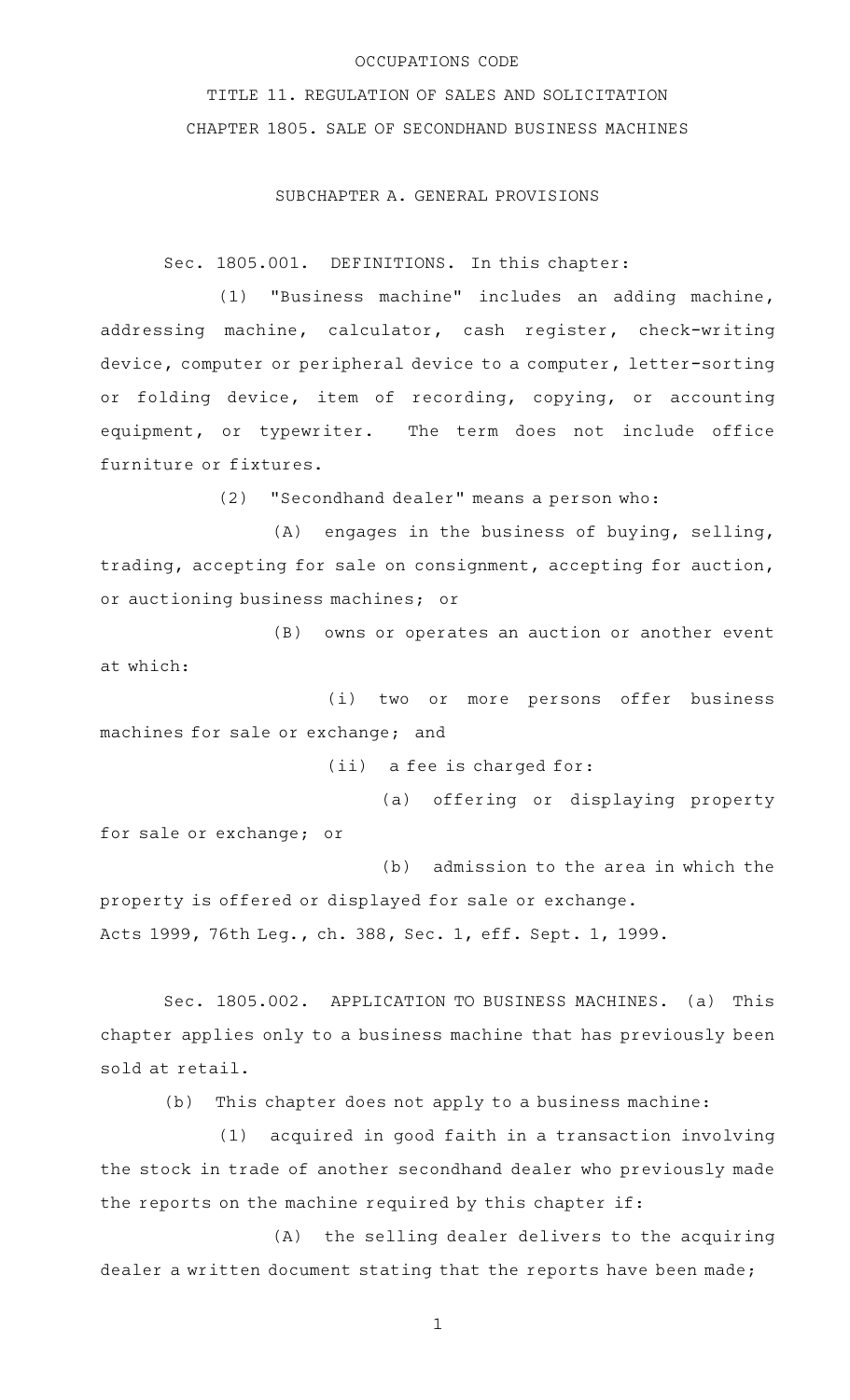(B) the acquiring dealer submits a copy of the statement to the chief of police of the municipality or the sheriff of the county in which the selling dealer is located; and

(C) each secondhand dealer involved in the transaction retains a copy of the statement required by this subdivision for three years after the date of the transaction;

(2) acquired in a nonjudicial sale, transfer, assignment, assignment for the benefit of creditors, or consignment of the assets or stock in trade, in bulk, or a substantial part of those assets, of an industrial or commercial enterprise, other than a secondhand dealer, for the voluntary dissolution or liquidation of the seller 's business, or for disposing of an excessive quantity of personal property, or property that has been acquired in a nonjudicial sale or transfer from an owner other than a secondhand dealer, the seller 's entire household of personal property, or a substantial part of that property, if the secondhand dealer:

(A) gives written notice to the chief of police of the municipality or the sheriff of the county in which the dealer 's business is located that a reporting exemption is being claimed under this subdivision;

(B) retains in the dealer's place of business, for three years after the date of the transaction, a copy of the bill of sale, receipt, inventory list, or other transfer document; and

(C) makes the record retained available for inspection by any peace officer;

 $(3)$  acquired in a sale made:

(A) by any public officer in the officer's official capacity as a trustee in bankruptcy, executor, administrator, receiver, or public official acting under judicial process or authority; or

 $(B)$  on the execution of, or by virtue of, any process issued by a court;

(4) acquired as surplus property from the United States, a state, a subdivision of a state, or a municipal corporation;

(5) reported by a secondhand dealer as an acquisition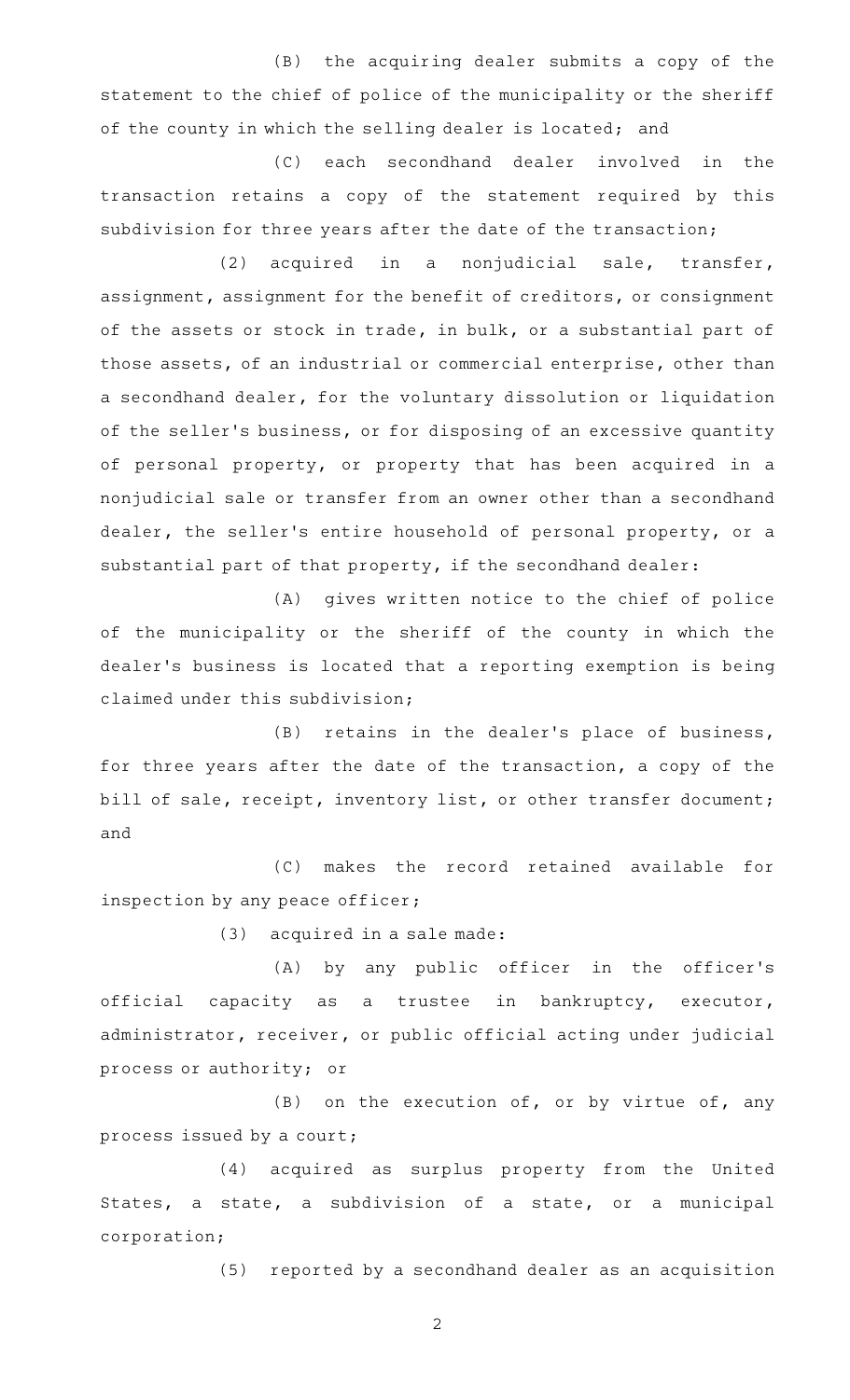or a purchase, or reported as destroyed or otherwise disposed of, to:

(A) a state agency under another law of this state; or

(B) a municipal or county officer or agency under another law of this state or a municipal ordinance; or

(6) acquired by a person licensed under Chapter [371](http://www.statutes.legis.state.tx.us/GetStatute.aspx?Code=FI&Value=371), Finance Code.

Acts 1999, 76th Leg., ch. 388, Sec. 1, eff. Sept. 1, 1999.

Sec. 1805.003. APPLICATION TO SECONDHAND DEALERS. This chapter does not apply to a person:

 $(1)$  acting as a dealer for the exclusive benefit of any community chest, fund, foundation, or nonprofit corporation organized and operated for religious, hospital, or charitable purposes if none of the gross receipts or net earnings of the sale or exchange of business machines benefits a private shareholder or a person participating in the organization or the conduct of the sale or exchange;

(2) who owns the land on which an auction or event involving the sale or exchange of business machines occurs if the person:

(A) does not have control over the auction or event; and

(B) does not have personal knowledge of any facts arising from the auction or event constituting a violation of this chapter; or

(3) whose primary business includes the manufacture, sale, or service of computers or devices peripheral to computers. Acts 1999, 76th Leg., ch. 388, Sec. 1, eff. Sept. 1, 1999.

Sec. 1805.004. EFFECT ON OTHER LAWS AND ORDINANCES. (a) This chapter does not excuse noncompliance with another state law or municipal ordinance relating to the reporting, holding, or releasing of business machines.

(b) This chapter does not prohibit the enactment, amendment, or enforcement by any municipality of any ordinance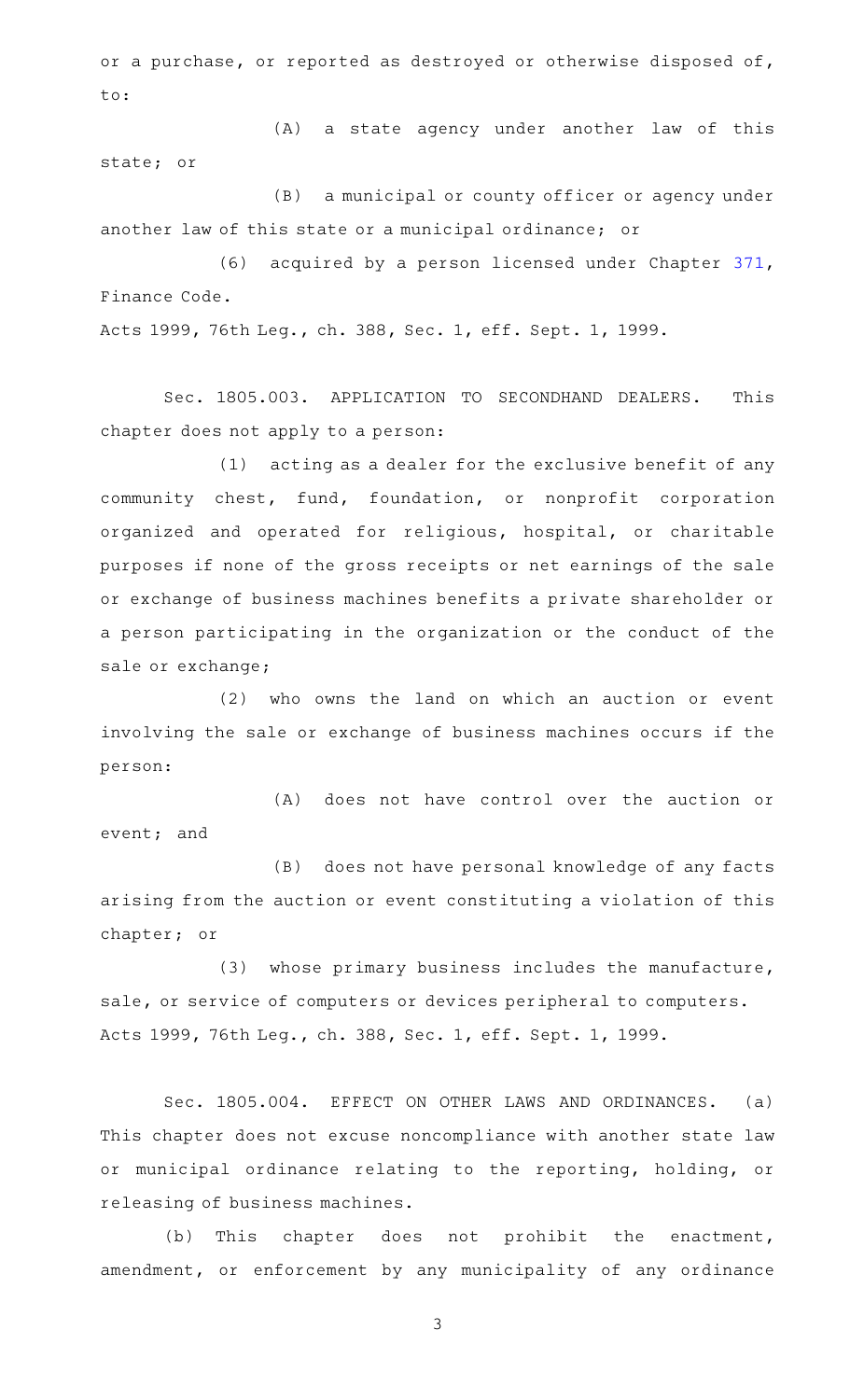relating to a secondhand dealer.

(c) This chapter does not supersede any municipal ordinance except to the extent that the ordinance does not require any reporting for transactions involving business machines. Acts 1999, 76th Leg., ch. 388, Sec. 1, eff. Sept. 1, 1999.

## SUBCHAPTER B. REPORTING REQUIREMENTS

Sec. 1805.051. REPORT OF PURCHASE. (a) A secondhand dealer shall report each business machine that the dealer purchases, takes in trade, accepts for sale on consignment, or accepts for auction.

(b) The report required by Subsection (a) must:

(1) meet the requirements of Section  $1805.052$ ; and

 $(2)$  be made not later than 48 hours after the time the business machine is received.

(c) Before a business machine is offered for sale or exchange, a secondhand dealer shall notify each person intending to sell or exchange a business machine that, before the dealer may accept any of the person's business machines, the person must file with the secondhand dealer a list describing each of the person 's machines to be accepted by the dealer.

(d) The list required by Subsection (c) must contain:

(1) the proposed seller's driver's license number or Department of Public Safety identification card number, as recorded by the dealer on physical presentation of the license or identification card by the seller;

(2) a complete and accurate description of each business machine, including its serial number or other identifying marks or symbols;

(3) the proposed seller's certification that the information is true and complete; and

(4) if the business machine is delivered to the secondhand dealer for sale or exchange at an auction, the make, year, model, color, and registration number of the vehicle in which the business machine is transported to the auction.

(e) The secondhand dealer shall:

(1)  $\notin$  provide, on demand, the list required by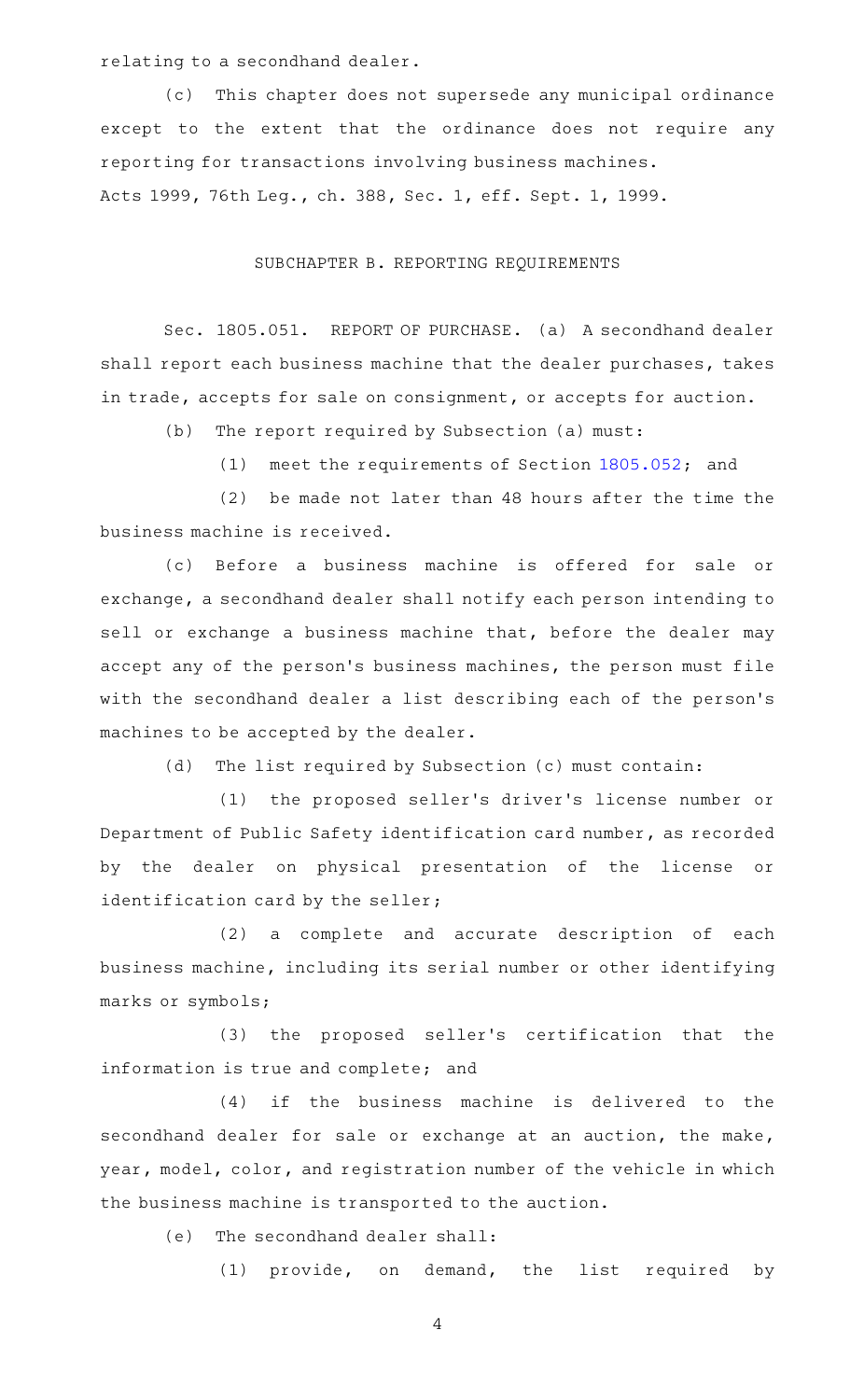Subsection (c) to any peace officer; and

(2) mail or deliver the list to the chief of police or the sheriff as provided by Section [1805.052](http://www.statutes.legis.state.tx.us/GetStatute.aspx?Code=OC&Value=1805.052) not later than 48 hours after the list is filed with the secondhand dealer. Acts 1999, 76th Leg., ch. 388, Sec. 1, eff. Sept. 1, 1999.

Sec. 1805.052. FORM OF REPORT; FILING. (a) A report required by this chapter must comply with this section unless a similar report is required by another state law or a municipal ordinance, in which event the required report must comply with the applicable law or ordinance.

(b) Except as provided by Section [1805.053,](http://www.statutes.legis.state.tx.us/GetStatute.aspx?Code=OC&Value=1805.053) a report required by this chapter must contain:

(1) the name and address of the seller of the business machine;

(2) a complete and accurate description of the business machine for which the report is made, including the serial number or other identifying marks or symbols;

(3) the seller's certification that the information is true and complete; and

(4) the seller's driver's license number or Department of Public Safety identification card number, as recorded by the dealer on physical presentation of the license or identification card by the seller.

(c) If a transaction regulated by this chapter occurs in a municipality, the original report required by this chapter and a copy must be submitted to the municipality 's chief of police. If the transaction does not occur in a municipality or occurs in a municipality that does not maintain a police department, the original report and a copy must be submitted to the sheriff of the county in which the transaction occurred.

(d) The person submitting the report shall:

(1) submit the report on a form prescribed by the district attorney or person performing the duties of district attorney of the county in which the transaction occurs if no other state law or municipal ordinance requires a report of property acquired by a secondhand dealer as provided by Section [1805.051\(](http://www.statutes.legis.state.tx.us/GetStatute.aspx?Code=OC&Value=1805.051)a);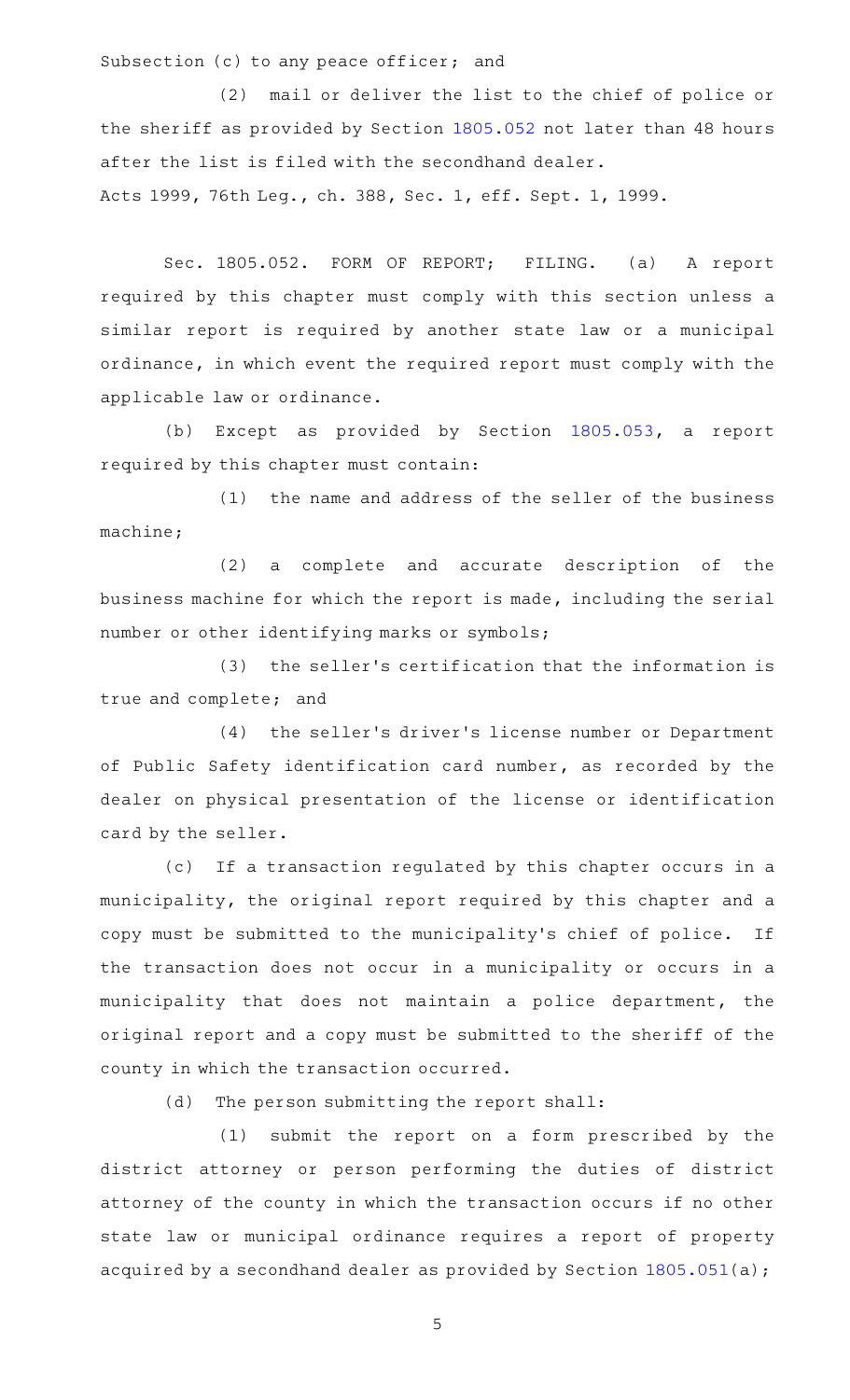(2) retain a copy of the report in the person's place of business for three years from the date the report is filed; and

(3) make the report available for inspection by any peace officer.

Acts 1999, 76th Leg., ch. 388, Sec. 1, eff. Sept. 1, 1999.

Sec. 1805.053. SERIAL NUMBER. (a) A secondhand dealer may not knowingly purchase a business machine, and a person in the business of repairing or servicing business machines may not knowingly service or repair a business machine, if another person has tampered with a serial number on the machine.

(b) A secondhand dealer or person in the business of repairing or servicing business machines shall file a report not later than the second day after the date a business machine is brought to the secondhand dealer or person if a person has tampered with the serial number on the business machine that is sought to be sold, serviced, or repaired.

(c) The report must contain:

(1) a complete and accurate description of the business machine; and

(2) if available, the name and address of the person attempting to sell the machine or have it serviced or repaired. Acts 1999, 76th Leg., ch. 388, Sec. 1, eff. Sept. 1, 1999.

Sec. 1805.054. REQUIRED RETENTION OF PROPERTY. (a) If a report is required under this chapter, other than a report under Section [1805.053](http://www.statutes.legis.state.tx.us/GetStatute.aspx?Code=OC&Value=1805.053), a secondhand dealer may not dispose of the business machine that is the subject of the report before the 11th day after the date the report is filed unless:

 $(1)$  the peace officer to whom the report is submitted, for good cause, authorizes disposition of any property described in a specific report; or

(2) the secondhand dealer obtains the name, address, and description of the buyer of the property and retains this information.

(b)AAA secondhand dealer who retains certain information under Subsection (a)(2) shall make that information available for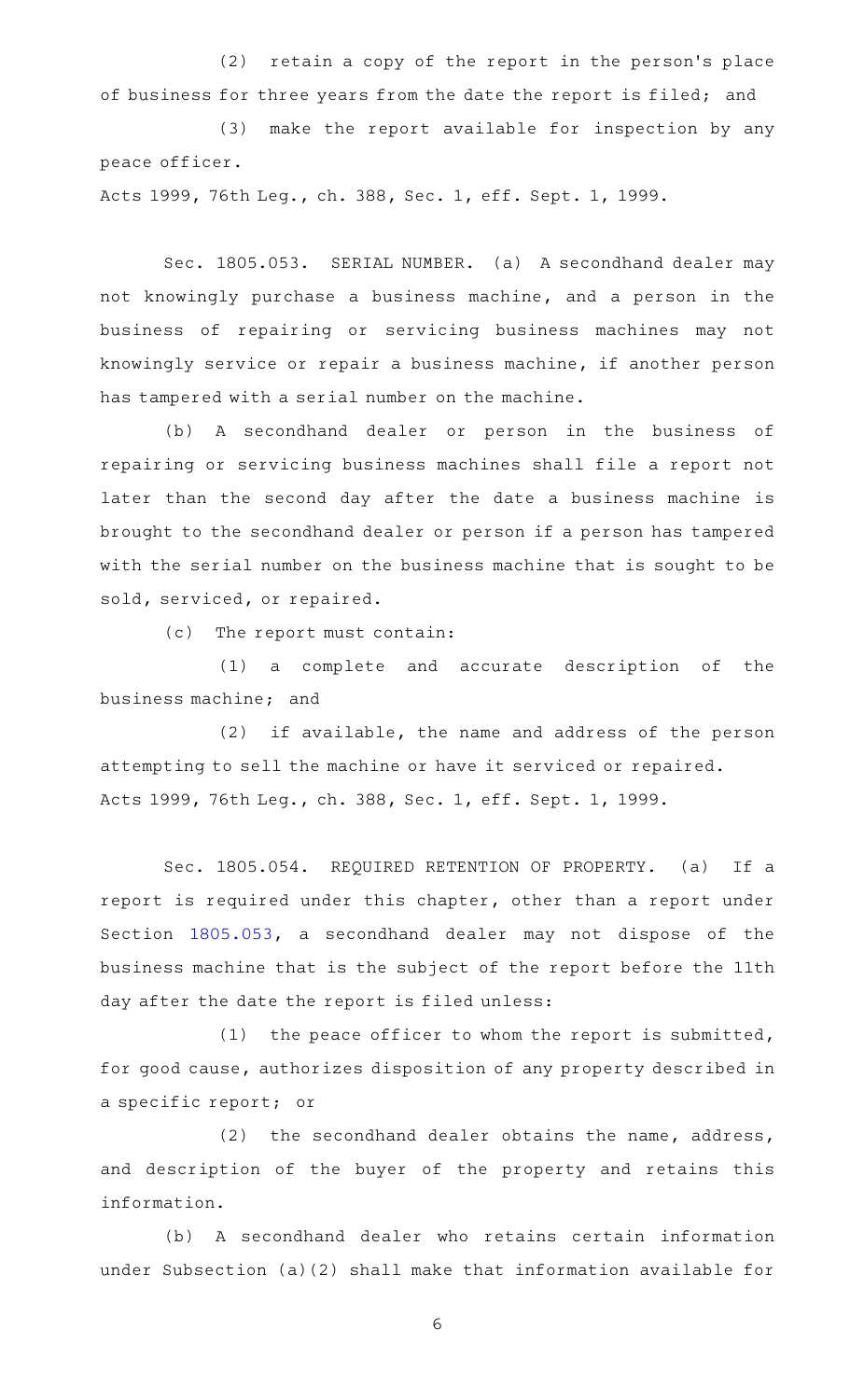inspection by any peace officer.

Acts 1999, 76th Leg., ch. 388, Sec. 1, eff. Sept. 1, 1999.

## SUBCHAPTER C. REQUIREMENTS FOR CERTAIN PURCHASES; PENALTY

Sec. 1805.101. PURCHASE FROM MINOR. (a) A secondhand dealer may not purchase a business machine from a person younger than 18 years of age unless the seller delivers to the dealer before the purchase a written statement from the seller 's parent or legal guardian consenting to the transaction.

(b) The dealer shall retain the statement with the records required to be kept under this chapter. The dealer may destroy the statement when the business machine is sold or one year from the date of purchase, whichever date is later. Acts 1999, 76th Leg., ch. 388, Sec. 1, eff. Sept. 1, 1999.

Sec. 1805.102. PURCHASE AT TEMPORARY LOCATION OF SECONDHAND DEALER. (a) A secondhand dealer conducting business from a temporary location may not engage in the business of buying business machines unless the person has filed within a 12-month period at least 30 days before the date on which each purchase is made:

(1) a registration statement with the Department of Public Safety; and

(2) a copy of the registration statement with the local law enforcement agency of:

(A) the municipality in which the temporary location is located; or

(B) the county in which the temporary location is located if the temporary location is not located in a municipality.

 $(b)$  The statement must contain:

(1) the secondhand dealer's name and address;

 $(2)$  the business's location; and

(3) other relevant information required by the department.

(c) If the secondhand dealer is an association or corporation, the statement must set forth the name and address of: